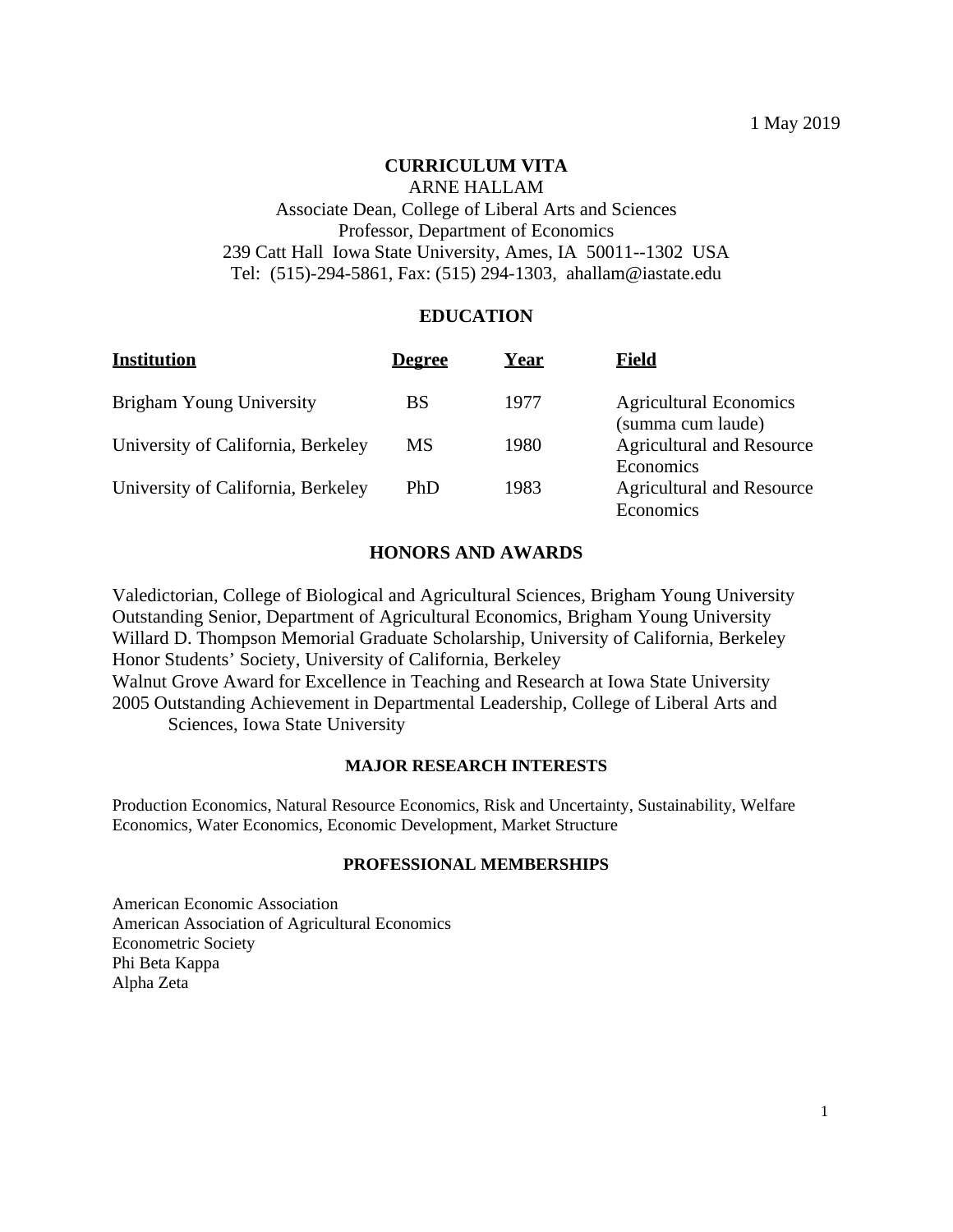#### **PROFESSIONAL EXPERIENCE**

| 2009-        | Associate Dean, College of Liberal Arts and Sciences, Iowa State University |
|--------------|-----------------------------------------------------------------------------|
| 2000-2009    | Chair, Department of Economics, Iowa State University                       |
| 1997-present | Professor of Economics, Iowa State University                               |
| 1988-97      | Associate Professor of Economics, Iowa State University                     |
| 1983-88      | Assistant Professor of Economics, Iowa State University                     |
| 1980-83      | Assistant Professor of Agricultural Economics, Brigham Young University     |

#### **OTHER PROFESSIONAL ACTIVITIES**

Tellers Committee, American Agricultural Economics Association, 2011-2014 Member of American Agricultural Economics Association Finance Committee, 2008-2011 Iowa Governor's Council of Economic Advisors, 2007-2010 Board of Directors, The Council on Food, Agricultural and Resource Economics (C-FARE), 2005-2010 Administrative Advisor, Multistate Research Coordinating Committee/Information Exchange Group NCCC134, October 2004-present Chair, American Agricultural Economics Association Employment Services Committee, 2003-2008 Chair, NCA-12, 2007-2008 Chair, National Association of Agricultural Economics Administrators (NAAEA), 2004-2007 Vice-President (North central region), NAAEA, 2003-2005 Chair, Annual Business Meeting and Breakfast for Department Chairs, American Economic Association, 2001-2009 Book Review Editor, *American Journal of Agricultural Economics*, 1997-2000 Director of Undergraduate Programs, Department of Economics, Iowa State University, 1995-1998 Interim Chair, Department of Economics, Iowa State University, 1994 Director of Graduate Studies, Department of Economics, Iowa State University, 1993-1995 Executive Committee, American Agricultural Economic Association Task Force on Commodity Returns, 1992-1998 Associate Editor, *American Journal of Agricultural Economics*, 1991-1994 Editorial Council, *Journal of Environmental Economics and Management*, 1988-1991 Chair, Regional Research Project S-232 "Quantifying Long Run Agricultural Risks and Evaluating Farmer Responses to Risk," 1992-1994 Member of American Agricultural Economics Association Committee on Statistics, 1990-1993 Chair, Regional Research Project NC-181 "Determinants of Farm Size and Structure in American Agriculture," 1988-1991 Chair, Regional Committee NCR-113 "Farm and Financial Management," 1988-1989 Chair, Tellers Committee, American Agricultural Economics Association, 1986-1988 **RECENT UNIVERSITY COMMITTEES** Co-Chair, Transition Team for Workday and Improved Service Delivery, LAS, 2018 -- Chair, Program Implementation Team for Workday, LAS, 2018-- Member, Evaluation Committee for Office of the Senior Vice-President and Provost, 2018–2019 Member, Teaching Technology Advisory Committee, 2018- Member WorkCyte Committee, 2017- Member, Technology Enterprise Advisory Committee, 2016- Co-chair, Data Science Curriculum Coordination Committee 2015- Chair, Education Abroad Committee 2012-

University Budget Advisory Committee 2012-2014

Information Technology Advisory Committee 2012-2015

Business, Finance and Facilities Planning and Management Committee 2012 - 2017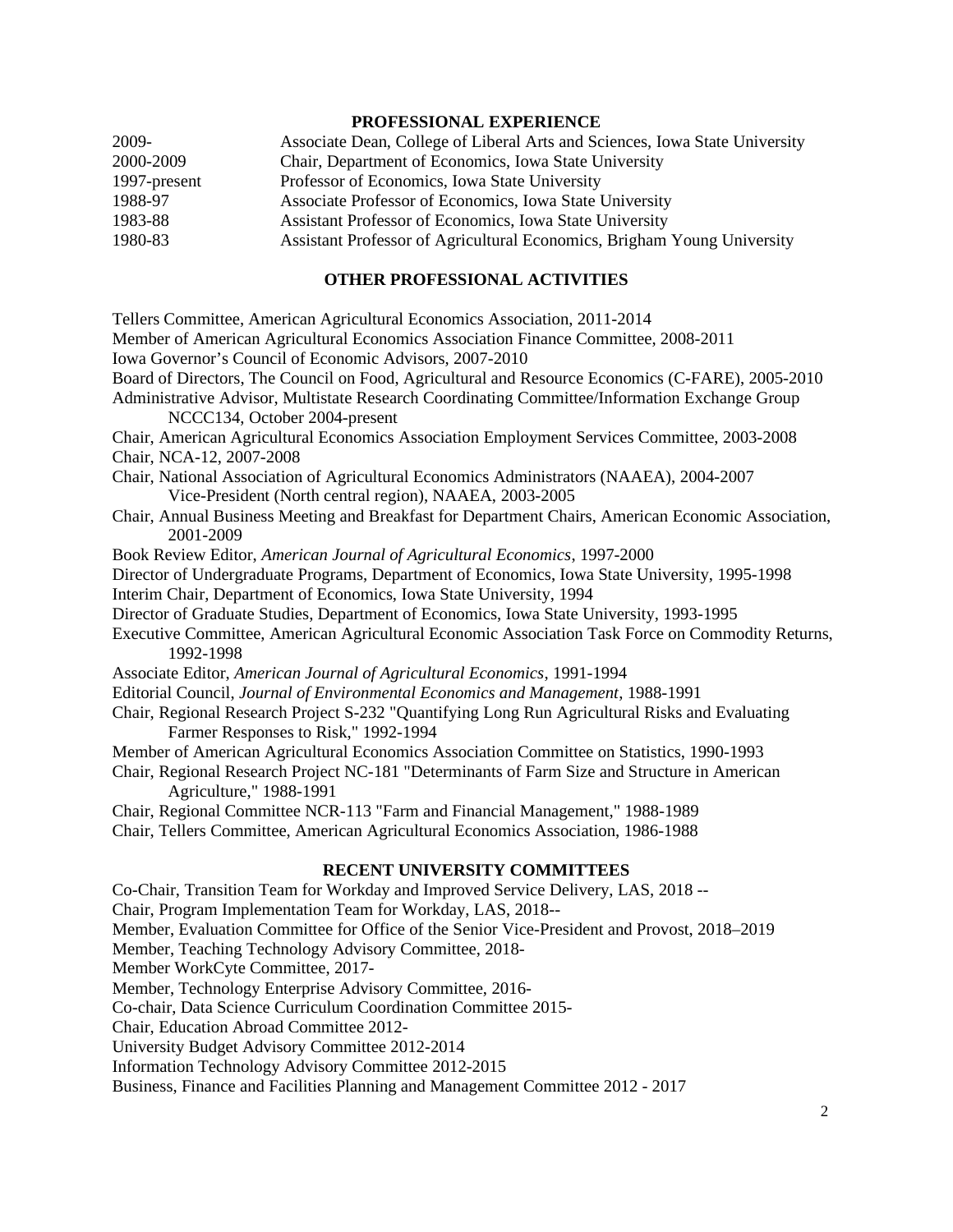Co-Chair, Resource Management Model Review Committee 2011-2012 Chair, Computer Curriculum Coordination Committee 2010- Chair, Student Affairs Advisory Committee, 2009- University Budget Advisory Committee (UBAC), April 2007-June 2009 College of Agriculture Budget Model Task Force, February 2006-February 2009 College of Agriculture 150<sup>th</sup> Planning Committee, November 2005-May 2008 College of Agriculture Strategic Plan Review Committee, December 2004-June 2006 Communities and Economic Development (CED) Program Committee, October 2004-July 2005 College of Liberal Arts and Sciences Budget Advisory Group (BAG), December 2003-December 2011 ISU Extension Public Policy Education Coordinating Team, June 2003-January 2008 Chair, University Calendar Task Force, November 2002-July 2004 Chair, University Calendar Committee, May 2002-present

#### **TEACHING EXPERIENCE (USA)**

| <b>Production Economics</b>                 | Mathe  |
|---------------------------------------------|--------|
| Microeconomic Theory                        | Marke  |
| Econometrics                                | Dynar  |
| Globalization and Sustainability            | Mathe  |
| <b>Agricultural Marketing</b>               | Econo  |
| Principles of Economics                     | Indust |
| <b>Risk and Uncertainty</b>                 | Agrici |
| <b>Resource and Environmental Economics</b> | Farm   |
| <b>Water Economics</b>                      | Macro  |
| <b>Welfare Economics</b>                    | Ethics |

Mathematical Economics Market and Price Analysis **Dynamic Optimization** Mathematical Programming **Economic Development Industrial Organization Agricultural Finance** Farm Management **Macroeconomics** 

#### **TEACHING EXPERIENCE (Other)**

| <b>Water Economics</b> | Ludhiana, India June 2008 |
|------------------------|---------------------------|
| <b>Water Economics</b> | Salt, Jordan March 2010   |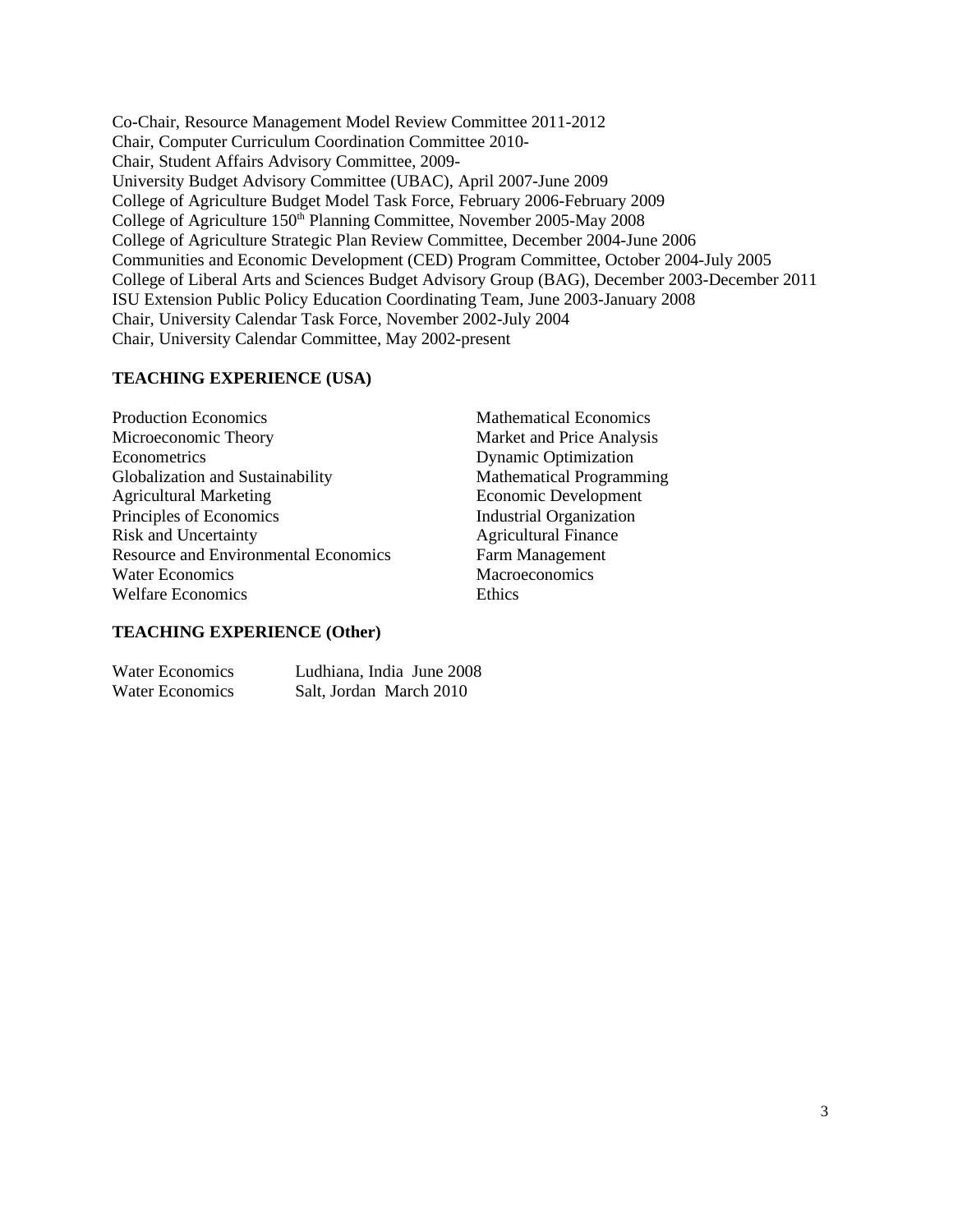### **PUBLICATIONS**

### I. Refereed Journal Articles

Awad, Ibrahim, Hasan Abu Lateefeh, Arne Hallam, and Mahmoud El-Jafari ``Econometric analysis of consumer preferences and willingness-to-pay for organic tomatoes in Palestine: Choice experiment method'' *Journal of Development and Agricultural Economics* 11(4): 71–81 (April 2019) DOI: 10.5897/JDAE2018.1024

Awad, Ibrahim, Mahmoud Alialhuseen and Arne Hallam. "Testing the Validity of Okun's Rule of thumb Across Palestine and Israel'' *Review of Applied Economics* 13(1— 2) (2017): 37--54.

- Manatt, Robert K. Arne Hallam, Lisa Shulte, Emily Heaton, Theo Gunther, Richard B. Hall, and Ken Moore. "Farm-scale costs and returns for second generation bioenergy cropping systems in the US Corn Belt." *Environmental Research Letters* 8 (2013) 035037 (10pp) doi:10.1088/1748-9326/8/3/035037
- Wang, C-H., V. Diderrich, J. Kliebenstein, S. Patton, J. Zimmerman, A. Hallam, E. Bush, C. Falkner, and R. McCord. "*Toxoplasma gondii* Levels in Swine Operations: Differences Due to Technology Choice and Impacts on Costs of Production." *Food Control* 13(2) (March 2002): 103-6.
- Hallam, A., I. C. Anderson, and D. R. Buxton. "Comparative Economic Analysis of Perennial, Annual and Intercrops for Biomass Production." *Biomass and Bioenergy* 21 (2001): 407-24.
- Buxton, D. R., I. C. Anderson, and A. Hallam. "Performance of Sweet and Forage Sorghum Grown Continuously, Double Cropped with Winter Rye, or in Rotation with Soybean and Maize." *Agronomy Journal* 91 (1999): 93-101.
- Lawrence, John D., John Shaffer, Arne Hallam, and Thomas J. Baas. "Factors Impacting Production and Economic Variability in Traditional Midwest Swine Enterprises." *Journal of the American Society of Farm Managers and Rural Appraisers* (1998- 99): 101-6.
- Buxton, D. R., I. C. Anderson, and A. Hallam. "Intercropping Sorghum into Alfalfa and Reed Canarygrass to Increase Forage Yield." *Journal of Production Agriculture* 11 (1998): 481-86.
- Huang, T., A. Hallam, P. Orazem, and E. M. Paterno. "Empirical Tests of Efficiency Wage Models." *Economica* 65 (1998): 125-43.
- Hassan, R. M., and A. Hallam. "Macro-Economic Linkages to Agriculture: A General Equilibrium Model for Sudan." *Journal of Agricultural Economics* 47(1) (January 1996): 66-88.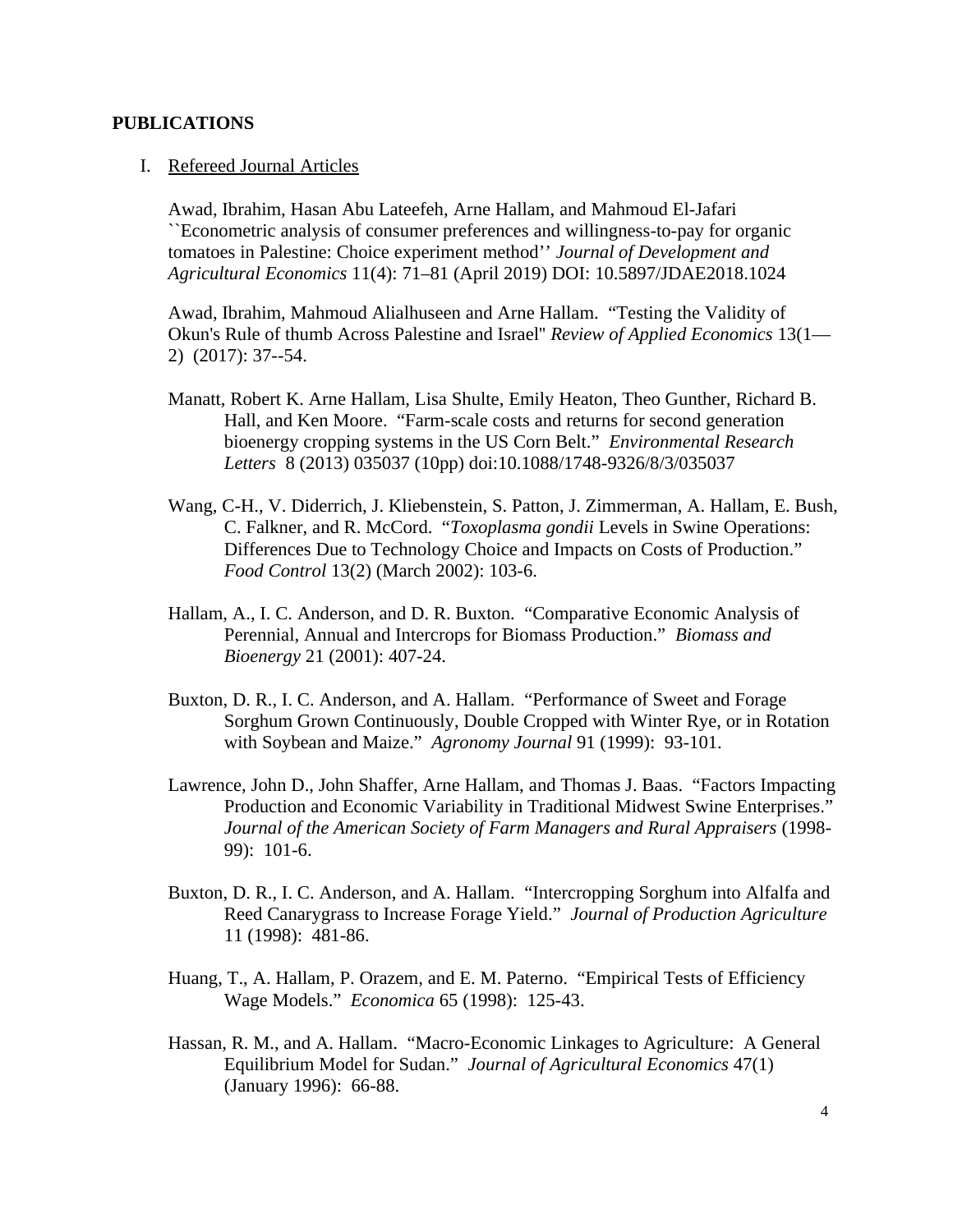- Babu, S. C., A. Hallam, and B. Rajasekaran. "Dynamic Modeling of Agroforestry and Soil Fertility Interactions: Implications for Multi-disciplinary Research Policy." *Agricultural Economics* 13 (1995): 125-35.
- Lei, Li-Fen, D. Liu, and A. Hallam. "Solving for Optimal Futures and Options Positions Using a Simulation-Optimization Technique." *The Journal of Futures Markets* 15 (1995): 559-72.
- Sakong, Y., D. Hayes, and A. Hallam. "Hedging Production Risk with Options." *American Journal of Agricultural Economics* 75 (1993): 408-15.
- Kim, T., D. Hayes, and A. Hallam. "Technology Adoption Under Price Uncertainty." *Journal of Development Economics* 38 (1992): 245-54.
- Hallam, A. "Economies of Size and Scale in Agriculture: An Interpretative Review of Empirical Measurement." *Review of Agricultural Economics* 13 (1991): 155-72.
- Hansen, L. T., and A. Hallam. "National Estimates of the Recreational Value of Streamflow." *Water Resources Research* 27 (1991): 167-76.
- Hassan, R., B. D'Silva, and A. Hallam. "Testing for Decreasing Risk Aversion in Traditional Farming: The Case of Sudan." *Eastern Africa Journal of Rural Development*, 1991.
- Smith, Elwin G., and A. Hallam. "Optimal Cropping and Soil Erosion Patterns Using Alternative Measures of Soil Erosion Productivity Inputs." *Journal of Production Agriculture* 3 (1990): 594-96.
- Weimar, M. R., and A. Hallam. "Risk Sharing in Custom Cattle Feeding." *North Central Journal of Agricultural Economics* 12 (1990): 279-91.
- Hansen, L. T., and A. Hallam. "Single Stage and Two-Stage Decision Modeling of the Recreational Demand for Water." *Journal of Agricultural Economics Research* 42 (1990): 16-26.
- Hassan, R., and A. Hallam. "Stochastic Technology in a Programming Framework: A Generalized Mean-Variance Model." *Journal of Agricultural Economics* 41 (1990): 196-206.
- Babu, S. C., A. Hallam, and B. Rajasekaran. "Choice of Technology in Farming Systems Research Using Expert Systems — Case Studies from Zambia and India." *Computers and Electronics in Agriculture* 5 (1990): 3-15.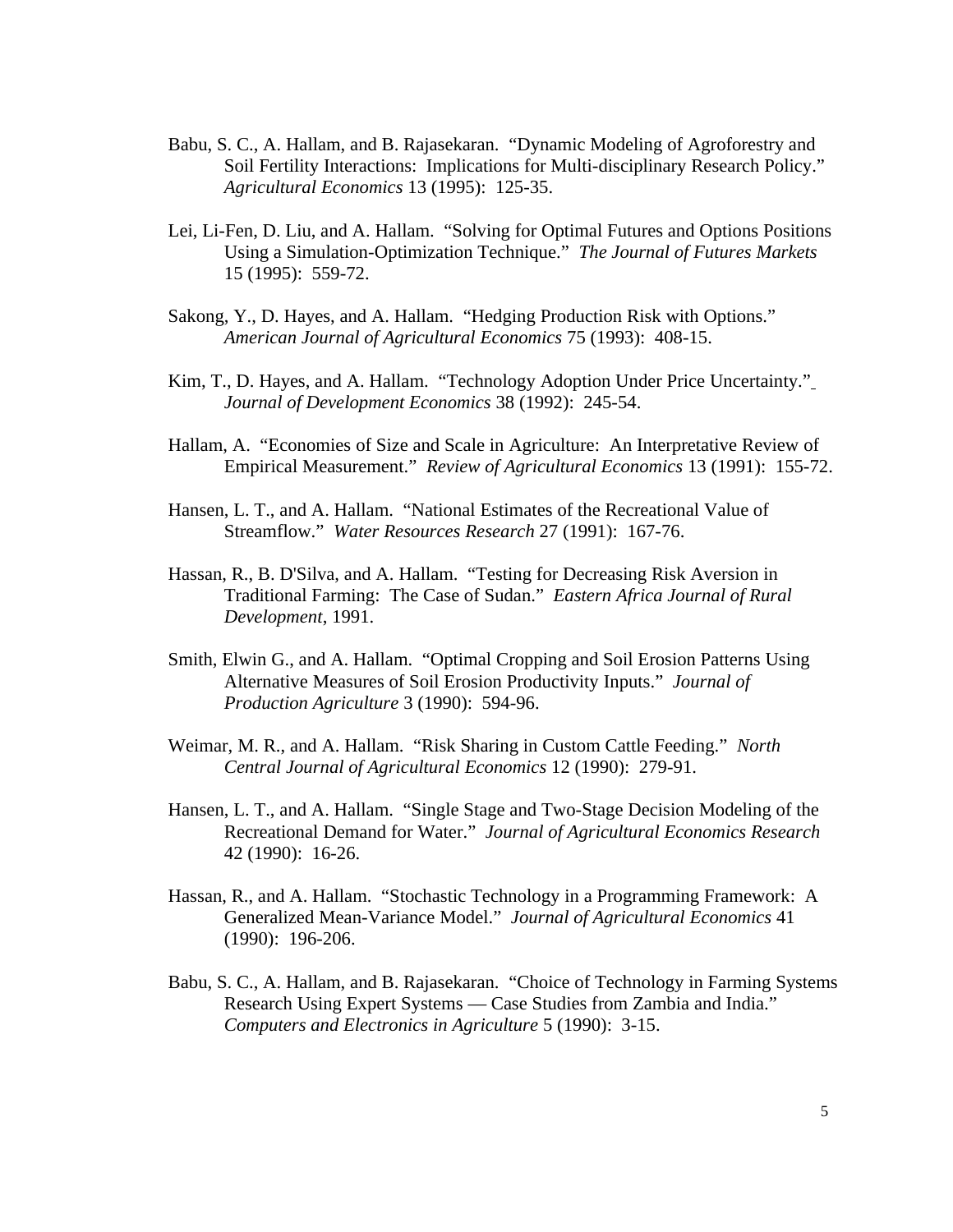- Hallam, A., R. M. Hassan, and B. D'Silva. "Measuring Stochastic Technology for the Multiproduct Firm: The Irrigated Farms of Sudan." *Canadian Journal of Agricultural Economics* 37 (1989): 495-512.
- Babu, S. C., and A. Hallam. "Evaluating Agricultural Energy Policies Under Uncertainty — the Case of Electricity in South India." *Agricultural Economics* 3 (1989): 187-98.
- Babu, S. C., and A. Hallam. "Environmental Pollution From Pest Control, Integrated Pest Management and Pesticide Regulation Policies." *Journal of Environmental Management* 29 (1989): 377-89.
- Zimmerman, J., J. A. Hallam, and G. W. Beran. "The Cost of Eliminating Pseudorabies in Iowa Swine Herds." *Preventive Veterinary Medicine* 7 (1989): 187-99.
- Babu, S. C., and A. Hallam. "Socio-Economic Impacts of School Feeding Programs Empirical Evidence from a South Indian Village." *Food Policy* (1989): 58-66.
- Pope, R. D., and A. Hallam. "Aggregation of Inputs under Risk." *American Journal of Agricultural Economics* 70 (1988): 826-30.
- Pope, R. D., and A. Hallam. "Testing Separability of Production Using Flexible Functional Form Profit Functions." *Economic Letters* 26 (1988): 265-70.
- Weimar, M. R., A. Hallam, and L. D. Trede. "Economies of Size, Tax Reform and Profitability of Alternative Midwestern Feedlot Systems." *Journal of the American Society of Farm Managers and Rural Appraisers* 52 (1988): 11-18.
- Pope, R. D., and A. Hallam. "Separability Testing in Production Economics." *American Journal of Agricultural Economics* 70 (1988): 142-52.
- Weimar, M. R., and A. Hallam. "Risk, Diversification, and Vegetables as an Alternative Crop for Midwestern Agriculture." *North Central Journal of Agricultural Economics* 10 (1988): 75-89.
- Pope, R. D., and A. Hallam. "A Confusion of Agricultural Economists? A Professional Interest Survey and Essay." *American Journal of Agricultural Economics* 68 (1986): 572-94.

## II. Professional Publications in Proceedings Issues of Journals

- Hallam, A. "Graduate Education in Economics After the COGEE Report." *American Journal of Agricultural Economics* 80 (August 1998): 616-20.
- Hallam, A. "A Brief Overview of Nonparametric Methods in Economics." *Northeastern Journal of Agricultural and Resource Economics* 21 (1992): 98-112.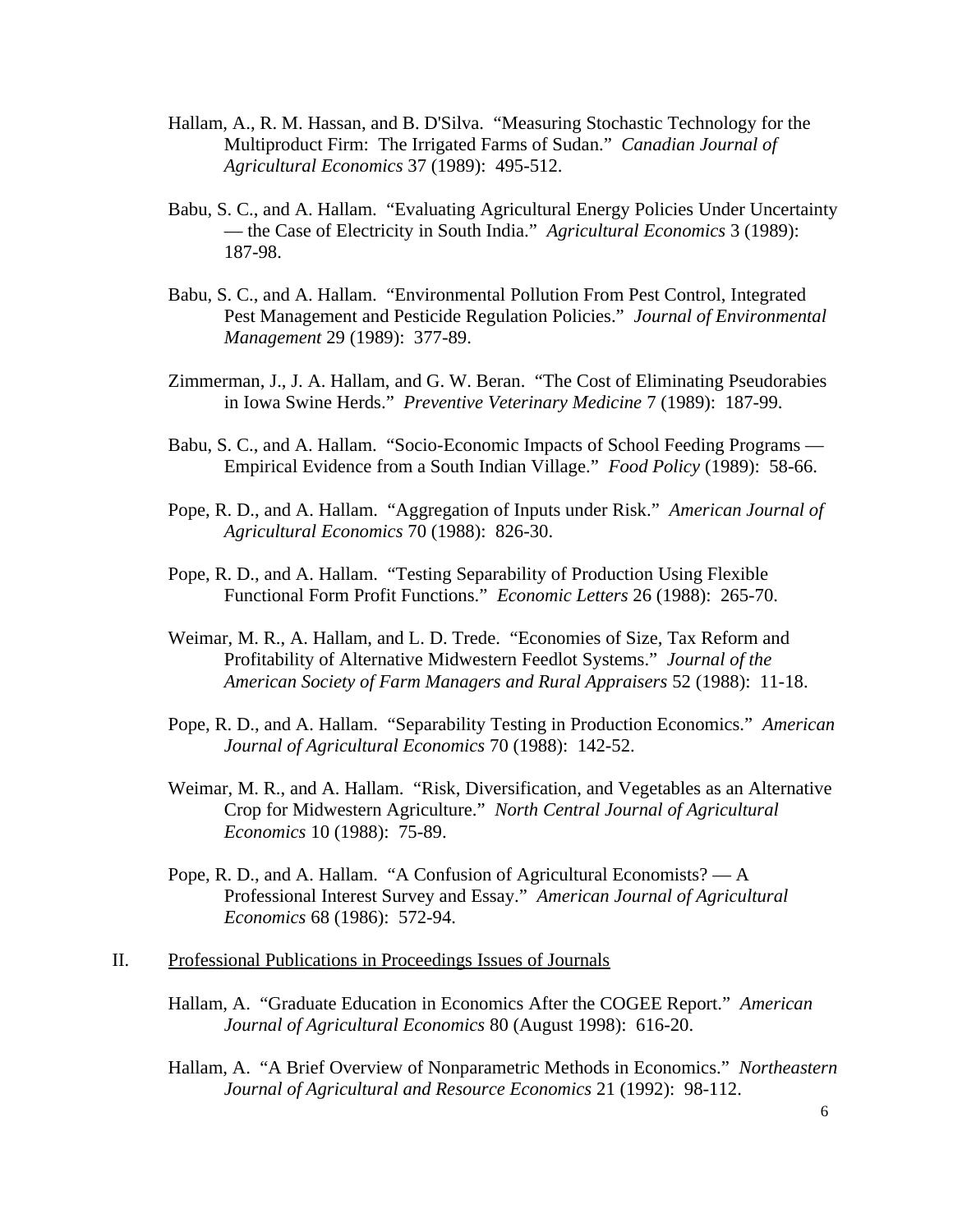- Hallam, A. "Climate Change, Agriculture, and the Environment: Some Economic Issues, Comments." International Association of Agricultural Economics, Tokyo, Japan, August 1991. In *Sustainable Agricultural Development: The Role of International Cooperation*. eds. G. H. Peters et al. Aldershot: Dartmouth Publishing Company (1992): 458-61.
- Hayenga, M., B. Buhr, J. Kliebenstein, and A. Hallam. "Socioeconomic Considerations: Transgenic Animal Research." Proceedings of the Transgenic Animal Research Workshop, Technology and Social Change Series No. 10, Iowa State University Research Foundation, 1989: 102-20.
- Hallam, A. "Evaluating Individual Welfare Gains: Is Theory a Cookbook for Empirical Analysis?" *American Journal of Agricultural Economics* 70 (May 1988): 442- 47.
- Hallam, A., J. J. Zimmerman, and G. W. Beran. "A Benefit-Cost Analysis of the Proposed National Pseudorabies Eradication Program." *Proceedings, Ninety-first Annual Meeting of the United States Animal Health Association*, October 1987, pp. 417-27.
- Hallam, J. A., J. J. Zimmerman, and G. W. Beran. "A Preliminary Cost Benefit Analysis of the Proposed National Pseudorabies Eradication Program." *Official Proceedings, 1987 Annual Meeting of the Livestock Conservation Institute*, April 1987, pp. 84-96.
- Hallam, J. A. "Producer Costs of PRV Eradication in Marshall County, Iowa." *Official Proceedings, 1986 Annual Meeting of the Livestock Conservation Institute*, April 1986, pp. 69-74.
- Hallam, J. A. "Preliminary Analysis of Pilot Pseudorabies Eradication Project in Marshall County, Iowa." *Proceedings of Eighty-Ninth Annual Meeting of the United States Animal Health Association*, October 1985, pp. 324-30.
- Hallam, J. A. "Economic Analysis of Iowa Project." *Proceedings of 1985 Annual Meeting of the Livestock Conservation Institute*, April 1985, pp. 104-8.
- Just, R. E., and J. A. Hallam. "Functional Flexibility in Analysis of Commodity Price Stabilization." Proceedings of the *American Statistical Association*, 1978, pp. 177-93.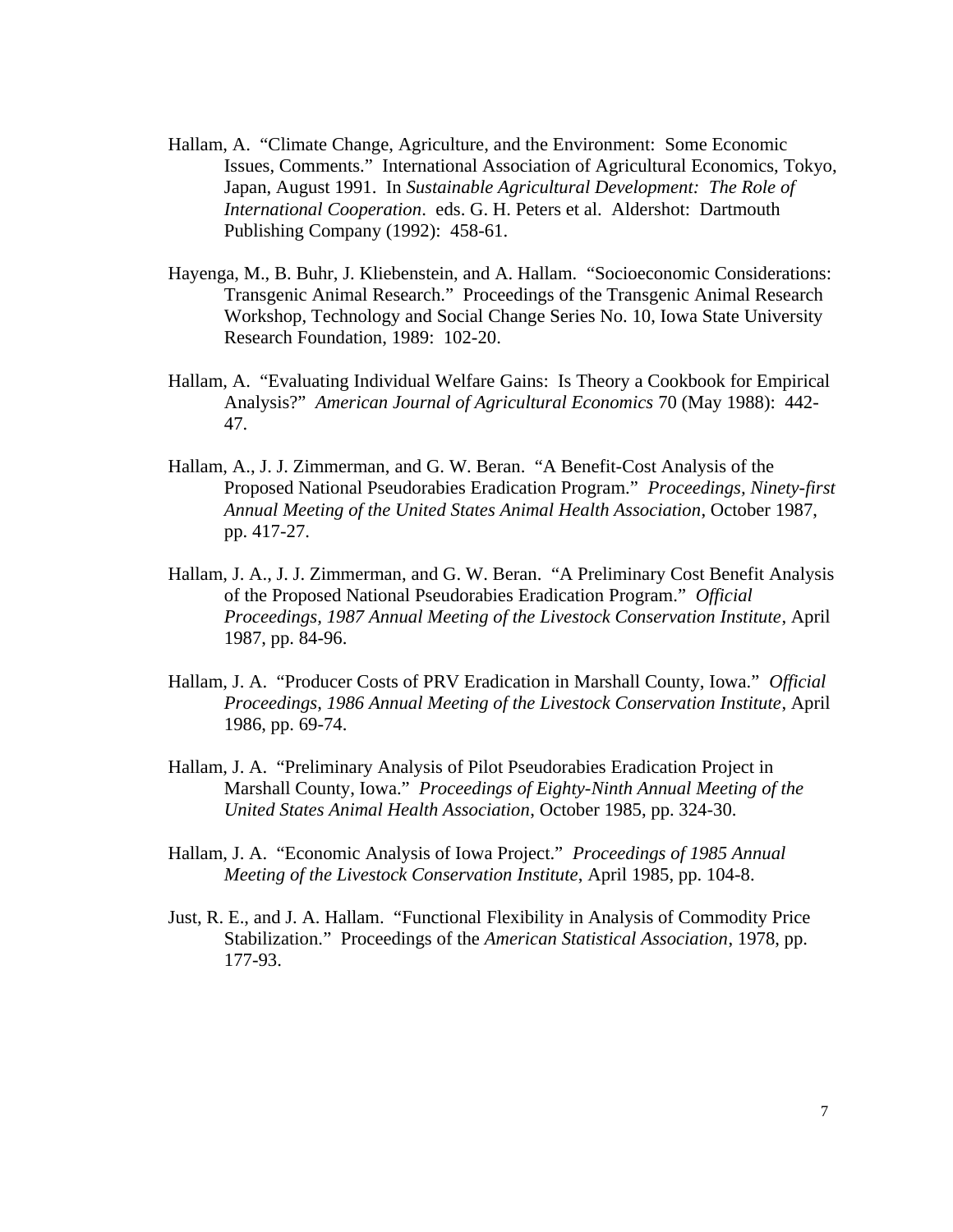#### III. Books and Chapters in Books

- Babu, Suresh Chanda, Shailendra Gajanan, and J. Arne Hallam. *Nutrition Economics: Principles and Policy.* Academic Press, 2016
- Hallam, A. *Industrial Organization: Contemporary Theory and Practice* (Instructor's Manual; text by L. Pepall, D. J. Richards, and G. Norman). Cincinnati: South-Western College Publishing, 1999.
- Hallam, A. "The "New" Farm Management." In *Future Priorities and Agenda for Farm Management Research*, Robert O. Burton, Jr. and David L. Watt, editors. July 1994: 41-49. Proceedings of a Conference organized by North Central Regional Research Committee: "Farm and Financial Management" (NCR-13), May 16-18, 1993, St. Louis, Missouri.
- Hallam, A. "The Importance of Size and Structure in U.S. Agriculture." Chapter 1 in *Size, Structure, and the Changing Face of American Agriculture*, edited by Arne Hallam, Westview Press, 1993, pp. 1-13.
- Hallam, A. "Economies of Size: Theory, Measurement, and Related Issues." Chapter 7 in *Size, Structure, and the Changing Face of American Agriculture*, edited by Arne Hallam, Westview Press, 1993, pp. 150-203.
- Hallam, A. "Empirical Studies of Size, Structure, and Efficiency in Agriculture." Chapter 8 in *Size, Structure, and the Changing Face of American Agriculture*, edited by Arne Hallam, Westview Press, 1993, pp. 204-31.
- Atwood, Jay Dee, and Arne Hallam. "Farm Structure and Stewardship of the Environment." Chapter 21 in *Size, Structure, and the Changing Face of American Agriculture*, edited by Arne Hallam, Westview Press, 1993, pp. 561-86.
- Hallam, A., and S. Dibooglu. "Sustainable Food and Agricultural Policies: A U.S. Perspective." In *Japanese and American Agriculture: Tradition and Progress in Conflict*. eds. Tweeten et al. Boulder: Westview Publishing Company (1993): 97-116.
- Hallam, A. "Economic Accounting for Commodity Costs and Returns: How the Three Major Purposes of Farmer Planning, Economic Research, and Policy Analysis Should be Integrated." In *Costs and Returns for Agricultural Commodities: Advances in Concepts and Measurement*, edited by M. Ahearn and Uptal Vasavada, Westview Press, 1992: pp. 367-82.
- Kliebenstein, J. B., and J. Arne Hallam. "Economic Aspects of Disease Control in Animals." In *Biotechnology and Sustainable Agriculture: Policy Alternatives*, edited by June Fessenden MacDonald, National Agricultural Biotechnology Council Report 1, Ithaca, New York, 1989, pp. 157-70.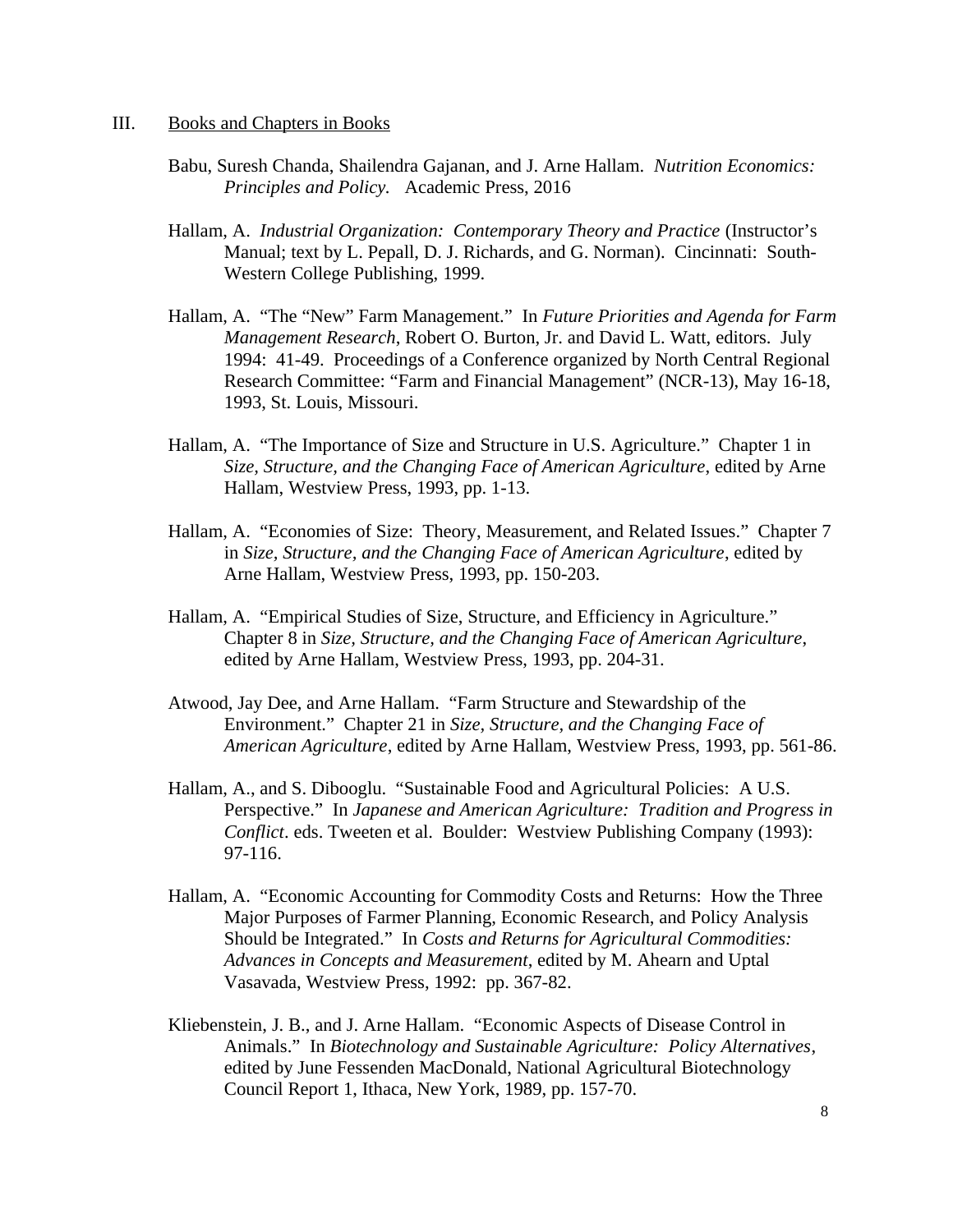- Hallam, A., and R. G. Chambers. "Data Needs for Analyzing the Management and Efficiency of Rural Businesses." *New Directions in Data Systems and Their Uses*, Reuben C. Buse, Ames, IA: Iowa State University Press, 1992.
- Hassan, R. M., B. D'Silva, and A. Hallam. "Normative Supply Response Analysis under Production Uncertainty: The Irrigated Multi-crop Farming Sector of Sudan." In B. Greenshields and M. Bellamy, *Government Intervention in Agriculture: Cause and Effect*. Aldershot, UK: Gower Publishing, 1989.
- Babu, S. C., and A. Hallam. "Economics of Mungbean Production, Utilization and Trade." In S. Shanmuga Sumdaram and B. McLean (eds.) *Mungbean in Tropical Cropping Systems*, AVRDC, Taiwan (1989).
- Hallam, J. A., J. J. Zimmerman, and G. W. Beran. "The Cost of Eliminating Pseudorabies from Swine Herds in Iowa on an Area Basis." In *Economics of Animal Diseases*. E. C. Mather and J. B. Kaneene. East Lansing: Michigan State University, 1987: 277-91.
- Hallam, J. A., R. E. Just, and R. D. Pope. "Positive Economic Analysis and Risk Considerations in Agricultural Production." *New Directions in Econometric Modeling and Forecasting in U.S. Agriculture*. G. C. Rausser. NY: Elsevier North Holland Inc., 1982: 471-502.
- Just, R. E., and J. A. Hallam. "New Developments in Econometric Valuations of Price Stabilizing and Destabilizing Policies." *New Directions in Econometric Modeling and Forecasting in U.S. Agriculture*. G. C. Rausser. NY: Elsevier North Holland Inc., 1982: 179-202.
- IV. Technical Reports
	- Eidman, V. E., A. Hallam, M. Morehart, and K. Klonsky. *Commodity Costs and Returns Estimation Handbook: A Report of the AAEA Task Force on Commodity Costs and Returns*. Ames, IA, July 1998.
	- Hansen, L. T., and A. Hallam. "Water Allocation Tradeoffs: Irrigation and Recreation." AER 634, USDA/ERS, June 1990.
	- Babu, S. C., J. A. Hallam, and L. B. Fletcher. *Economics of Biotechnology: The Case of Biofertilizers in South Indian Agriculture*. Studies in Technology and Social Change #7, Technology and Social Change Program, Iowa State University, Ames, IA 50011, 1988.
	- Hassan, R. M., B. D'Silva, and A. Hallam. "Supply Response Analysis under Production Uncertainty: The Irrigated Multi-crop Farming Systems of Sudan." In *Policy Analysis of Sudan's Irrigated Sector*, AFR-0000-P-AG-7004-00-USAID/USDA.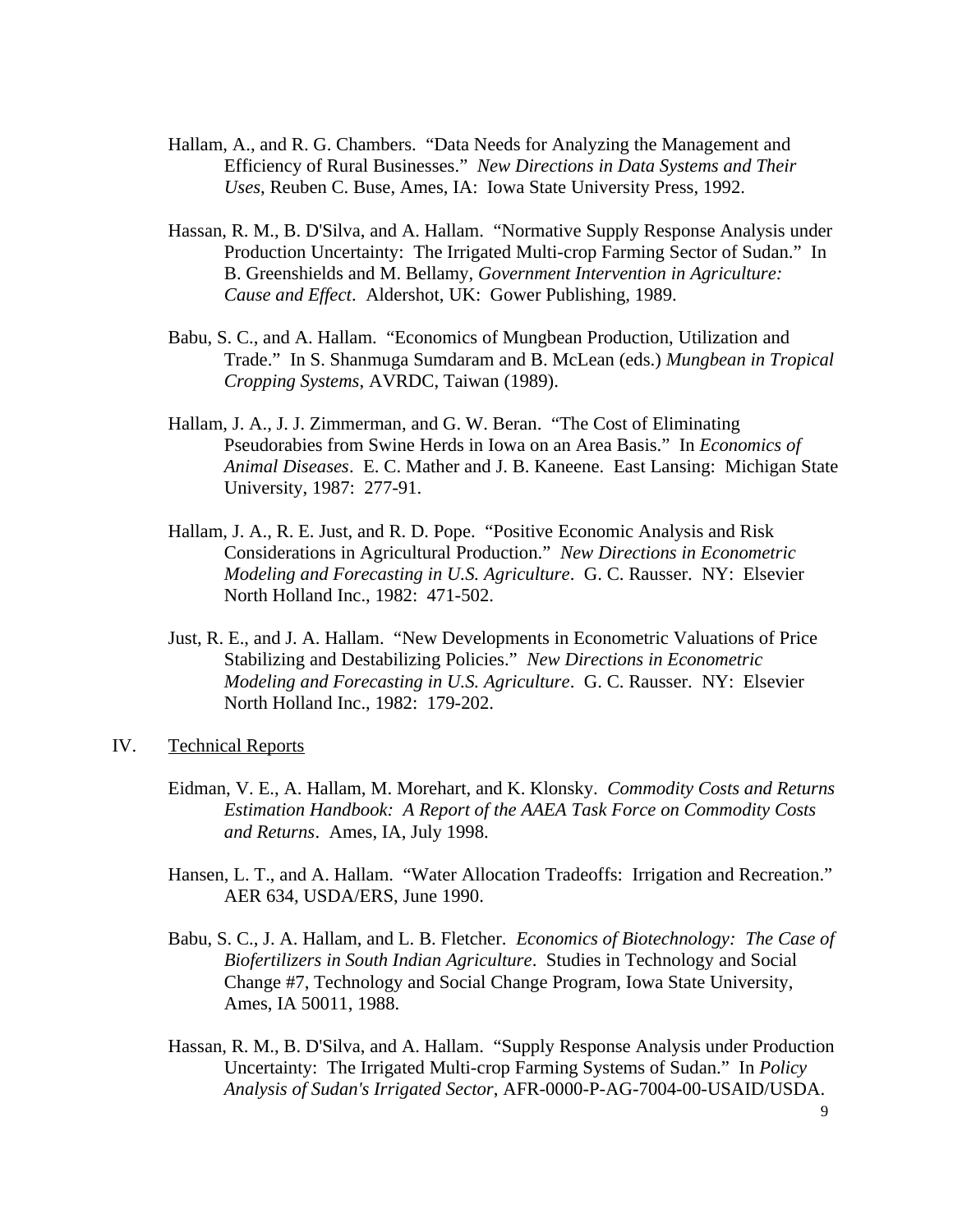- Hallam, J. A., J. J. Zimmerman, and G. W. Beran. "A Benefit-Cost Analysis of the Proposed National Pseudorabies Eradication Program." A report submitted to APHIS USDA, September 1987.
- Hallam, J. A., J. J. Zimmerman, and G. W. Beran. "An Economic Analysis of the Pseudorabies Eradication Pilot Project in Marshall County Iowa." A report submitted to APHIS USDA, June 1986.
- Hayenga, M. L., and A. Hallam. "The Causes and Policy Implications of the Recent Decline in the Iowa Livestock Production and Meat Processing Industries," prepared for the Legislature Extended Assistant Group and funded by the Iowa General Assembly. November 1984.
- V. Publications in Other Mediums
	- Hallam, A., and J. J. Zimmerman. "Cost of Clinical PRV." *Hog Farm Management* 24 (August 1987): 36-38.
	- Hallam, J. A., and J. J. Zimmerman. "Cost of PRV Cleanup in the Iowa Project." *Hog Farm Management* 23 (September 1986): 12-14.
- VI. Extension Publications
	- Hallam. A., and D. Loy, eds. "The Iowa Cattle Industry: Vision for the Future." Iowa State University Agriculture and Home Economics Experiment Station. Cooperative Extension Service, Iowa Cattlemen's Association, 1992.
	- Weimar, M., A. Hallam, D. Loy, and L. Trede. "Evaluating Risk in Custom Feeding Contracts." Cooperative Extension Service, Iowa State University, PM 1297-B. November 1987 (22 pages).
	- Hallam, A., and J. J. Zimmerman. "The Cost of Clinical Pseudorabies in Iowa Swine Herds." ISU Swine Research Reports - 1987, Cooperative Extension Service, Iowa State University, AS R-500, November 1987 (18 pages).
	- Weimar, M., M. Hayenga, A. Hallam, and P. Calkins. "Iowa's Expansion Potential in Fresh Vegetable Production." Iowa State University Cooperative Extension Service, M1248, September 1987 (62 pages).
	- Loy, D., M. Hayenga, A. Hallam, et al. "The Economic Environment for Beef Cattle Feeding in Iowa." Iowa State University Agriculture and Home Economics Experiment Station AS-573, May 1986 (34 pages).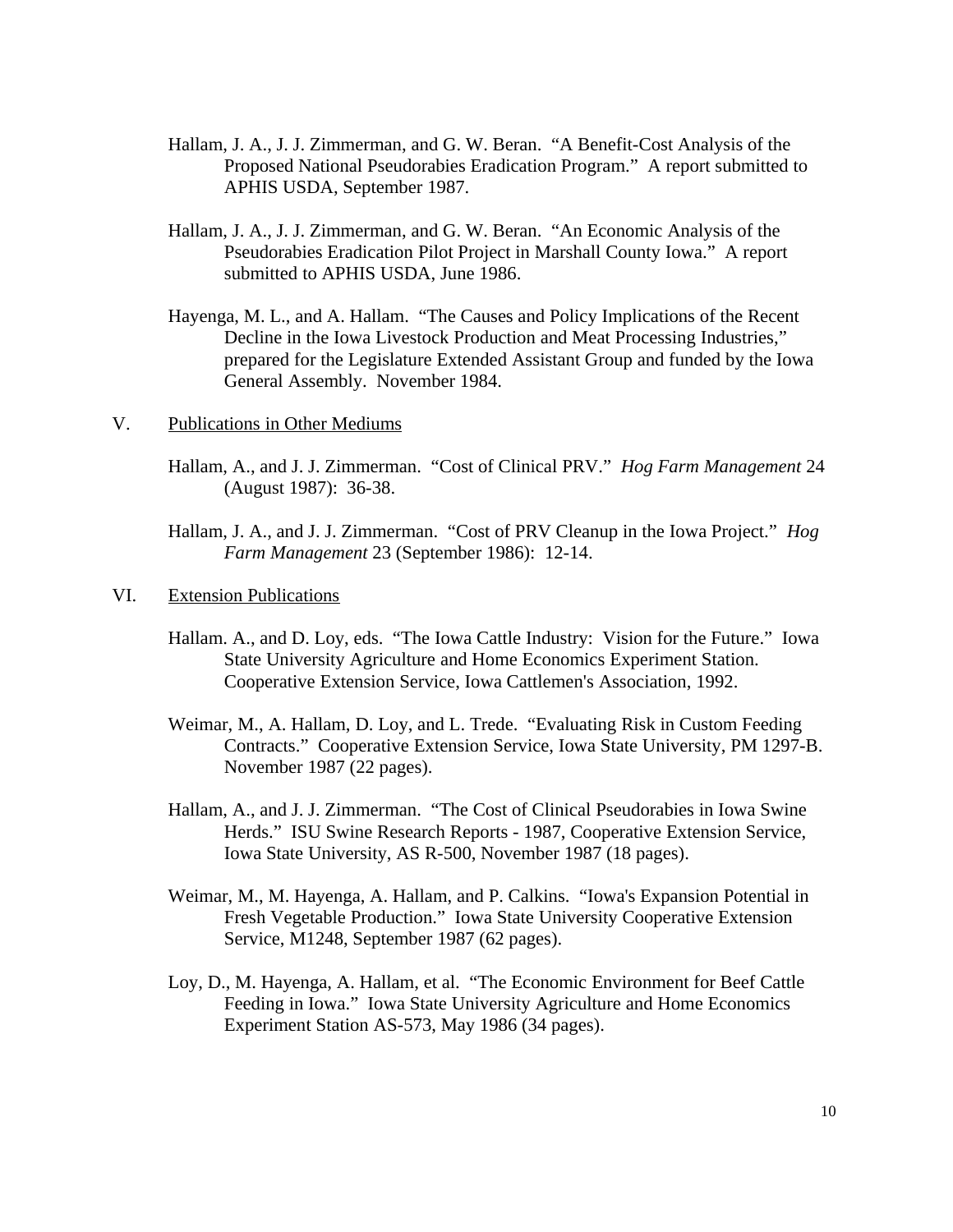- VII. Presentations at Professional Meetings
	- ``Incentive Based Water Policies, " presented at "Developing Partnerships for Sustainable Water Management and Agriculture in the Context of Climate and Global Change", at joint US-French Symposium, West Lafayette, Indiana, May 11-12, 2010.
	- "Sustainable agricultural production systems for rural India," presented at the International Conference on 21st Century Challenges to Sustainable Agri-food Systems, Bangalore, India, March 15-17, 2007.
	- "Optimal Bidding Strategy for Financial Transmission Right." Forthcoming presentation at the International Conference on Power System Technology, Chongqing, China, October 22-26, 2006.
	- Hallam, A. "Economics of Nutritional and Health Security." Presented at the International Conference on Biotechnology Approaches for Alleviating Malnutrition and Human Health, University of Agricultural Sciences, Bangalore, India, January 9-11, 2006.
	- Orazem, P. F., A. Hallam, and E. M. Paterno. "Biased Technical Change and Earnings Inequality: A Reexamination of the Griliches Hypothesis." Presented at annual meeting of Southern Regional Information Exchange group SRIEG-70, Gulf Shores, Alabama, March 17-20, 1997.
	- Babu, S. C., A. Hallam, and B. Rajasekaran. "Agroforestry Systems, Soil Fertility and Household Food Security — A Model of Component Interactions and its Implications for Multi-Disciplinary Research Policy." Contributed paper at the annual meeting of the American Agricultural Economics Association, Orlando Florida, August 1993.
	- Hallam, A. "The New Farm Management." *Invited* paper at conference entitled "The Future of Farm Management Research," St. Louis Missouri, May 1993.
	- Hallam, A. "A Brief Overview of Nonparametric Methods in Economics." *Invited* paper at the annual meeting of the American Agricultural Economics Association, Baltimore, Maryland, August 1992.
	- Babu, S. C., A. Hallam, and S. R. Subramanian. "Resurgence of Pests in Crop-Pest-Predator Ecosystems and Optimal Switching between Pest Control Practices." Contributed paper at the annual meeting of the American Agricultural Economics Association, Baltimore, Maryland, August 1992.
	- Lei, L., and A. Hallam. "An Application of Conditional Heteroskedasticity Models to Cash and Futures Prices for Corn." Contributed paper at the annual meeting of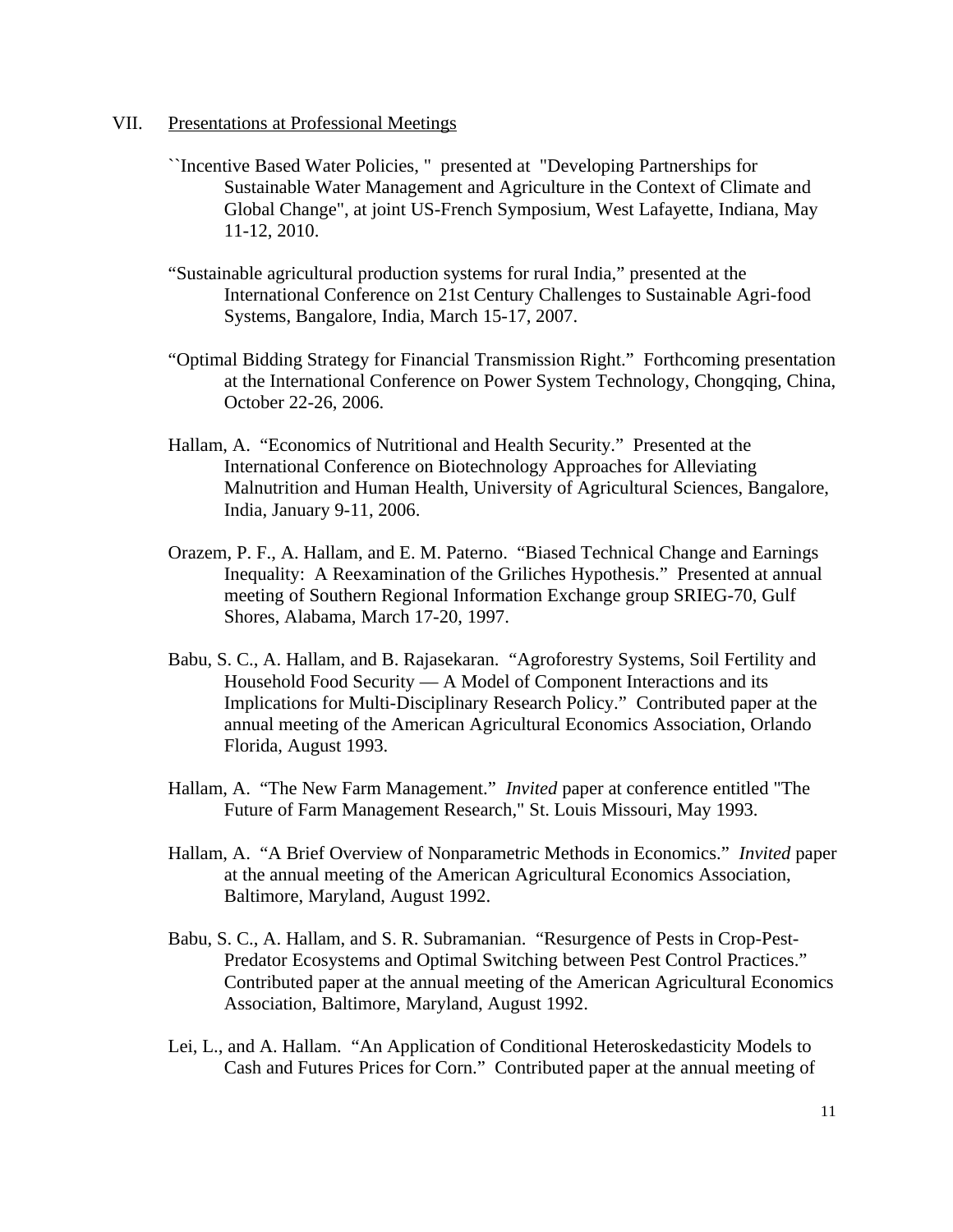the American Agricultural Economics Association, Baltimore, Maryland, August 1992.

- Hallam, A. "Firm Level Risk Models Using Expected Utility Maximization." Presented at annual meeting of Southern Regional Project S-232, San Antonio, Texas, March 17-20, 1991.
- Hallam, A. "Economic Accounting for Commodity Costs and Returns: How the Three Major Purposes of Farmer Planning, Economic Research, and Policy Analysis Should be Integrated." Presented at conference entitled Economic Accounting for Commodity Costs and Returns, Kansas City, Missouri, February 21, 1991.
- Hallam, A. "Operational Methods for Integrating Production and Finance in Farm Management." Presentation at the annual meeting of regional committee NCR 113, Minneapolis, Minnesota, October 10, 1990.
- Hallam, A. "Production Economics and the Future of Farm Management." Presentation at the annual meeting of the American Agricultural Economics Association, Vancouver, British Columbia, August 1990.
- Hassan, R., A. Hallam, and B. D'Silva. "A Temporary General Equilibrium Framework for the Analysis of Macroeconomic Influences on Agriculture in Sudan." Contributed paper at the annual meeting of the American Agricultural Economics Association, Vancouver, British Columbia, August 1990.
- Kim, T., D. Hayes, and A. Hallam. "Technology Adoption under Price Uncertainty." Contributed paper at the annual meeting of the American Agricultural Economics Association, Baton Rouge, Louisiana, August 1989.
- Hallam, A., and Robert Chambers. "Data Needs for Analyzing the Management and Efficiency of Rural Businesses." *Invited* paper at AAEA conference on Data Needs, Baton Rouge, Louisiana, August 1989.
- Hallam, A., and S. C. Babu. "Expert Systems Based on Stochastic Dominance: Simulations for Farm Irrigation Decisions in Agriculture." Paper presented at the Agricultural Application of Artificial Intelligence and Simulation Session of 1989 Eastern Multiconference, Society of Computer Simulation, Tampa, Florida, March 28-31, 1989.
- Hallam, A. "Empirical Studies of Size and Structure in Agriculture." Paper presented at the annual meeting of NC-181, Tucson, Arizona, January 7-10, 1989.
- Babu, S. C., A. Hallam, and B. Rajasekaran. "On Farm Recommendations in Farming Systems Research Using Expert Systems." Paper presented at the Eighth Annual Farming Systems Research/Extension Symposium, Fayetteville, Arkansas, October 9-12, 1988.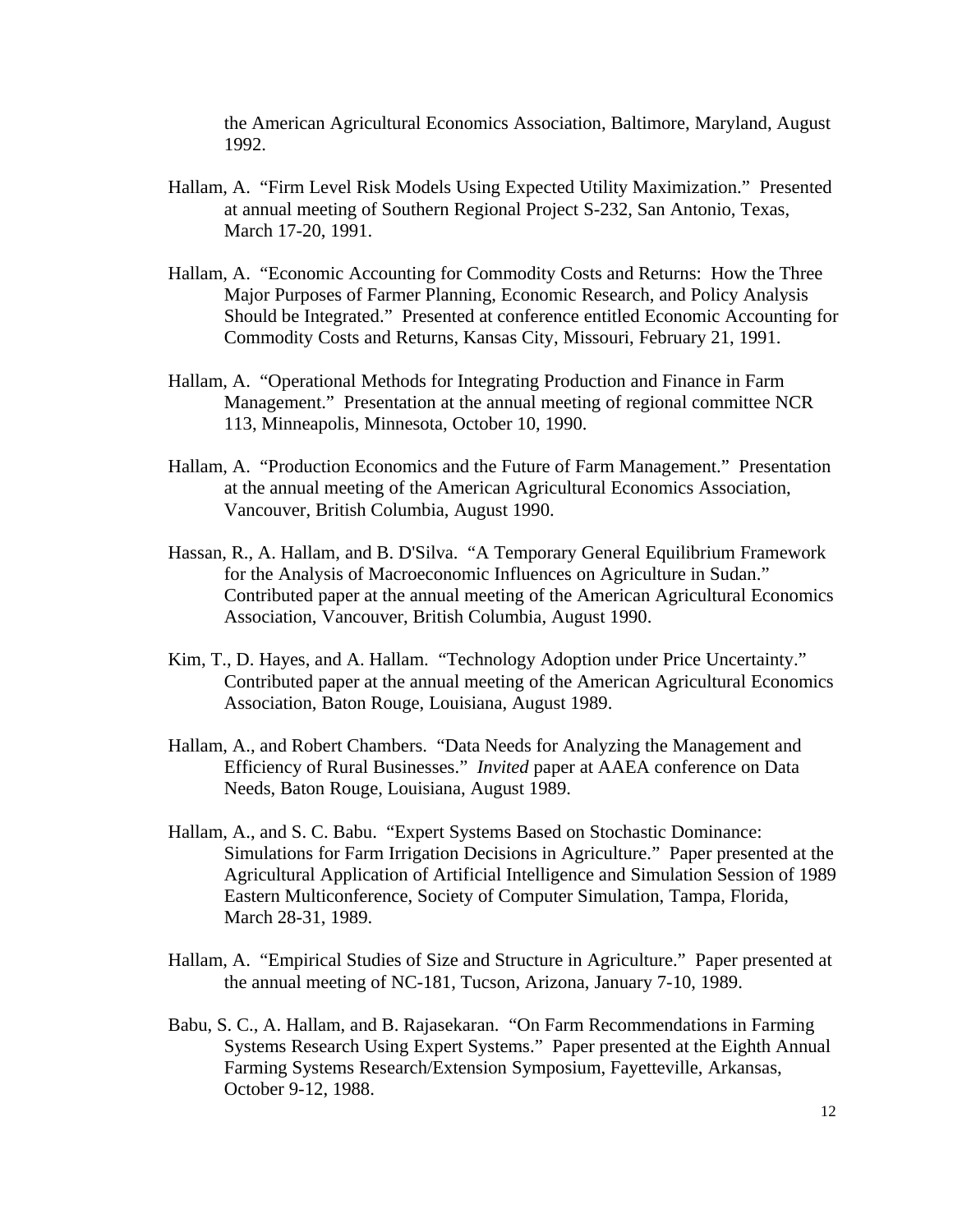- Hallam, A. "NASS Series: Whither the Data." *Invited* paper at Symposium commemorating the 125th Anniversary of the National Agricultural Statistics Service held at the annual meeting of the American Agricultural Economics Association, Knoxville, Tennessee, August 1988.
- Babu, S. C., A. Hallam, and S. R. Subramanian. "Modeling Risk Attitudes of Dryland Farmers Towards Farm Inputs — The Case of Rural Credit." Paper presented at the International Conference on Dryland Farming (Sponsored by the World Bank, FAO and USDA), Amarillo, Texas, August 15-19, 1988.
- Hallam, A., and S. C. Babu. "Economics of Soil Fertility in Dryland Agriculture A Dynamic Model." Paper presented at the International Conference on Dryland Farming (sponsored by the World Bank, FAO and USDA) August 15-19, 1988, Amarillo, Texas.
- Hassan, R. M., A. Hallam, and B. D'Silva. "Stochastic Technology in a Programming Framework: An Extension of the Two Moment Model of Uncertainty Decisions." Contributed paper at the annual meetings of AAEA, Knoxville, Tennessee, August 1988.
- Babu, S. C., and A. Hallam. "Environmental Pollution From Pest Control, IPM and Pesticide Regulation Policies." Contributed paper at the annual meetings of AAEA, Knoxville, Tennessee, August 1988.
- Hallam, A., and R. Pope. "Input Aggregation with Risk." Paper presented at the Western Agricultural Economics Association meeting, July, 1988.
- Hallam, A. "Modeling Farm Program Crop-Mix Decisions Under Risk." Discussion presented at annual meetings of S-180, Savannah, Georgia, April 1988.
- Hallam, A. "Economies of Size: Theory, Measurement and Related Issues." Paper for the annual meeting of NC 181, San Antonio, Texas, January 1988.
- Hansen, L. T., and J. A. Hallam. "A Methodology Providing a National Perspective on How Streamflow Depletions Affect Recreational Fishing." Contributed paper at the annual meetings of the American Agricultural Economics Association, East Lansing, Michigan, August 1987.
- Wanglian, C., and J. A. Hallam. "A Study on Productivity Changes on Individual Crops." Contributed paper at the annual meetings of the American Agricultural Economics Association, Las Vegas, Nevada, August 1986.
- Hallam, A., and R. D. Pope. "The Interests of Agricultural Economists: How the Agricultural Economics Profession Views the World." *Invited* paper at a